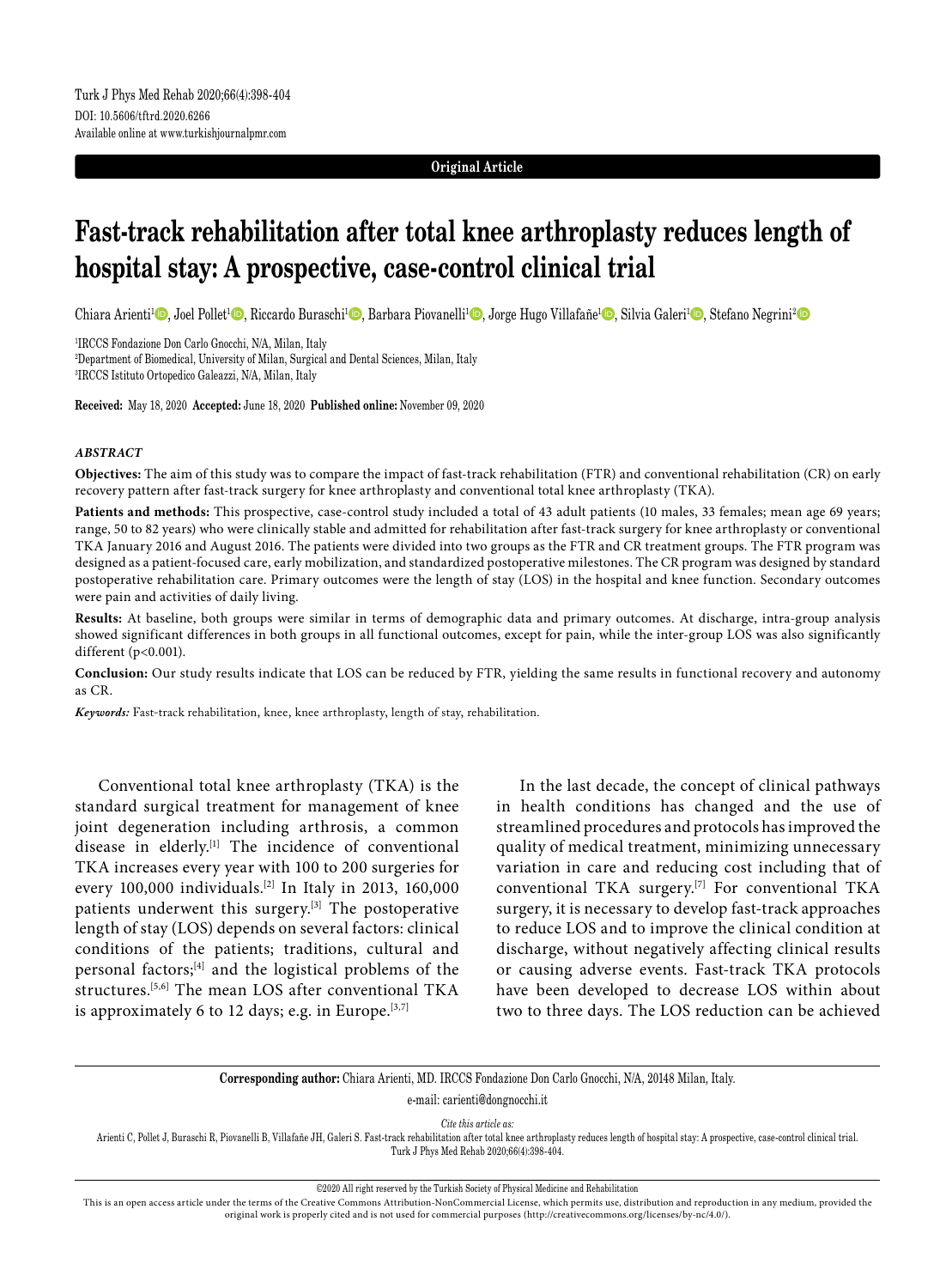through the reorganization of the Orthopedic surgery units, or with patients who have specific characteristics such as age, co-morbidities, and clinical stability.<sup>[4-6]</sup> In a study conducted in Denmark, the fast-track TKA programs used after conventional TKA decreased LOS by 60%.[8] After fast-track TKA, recovery patients are usually transferred to rehabilitation units to undergo fast-track rehabilitation (FTR),<sup>[9]</sup> obtaining a faster recovery of joint function.<sup>[10]</sup> This period usually takes between two and three weeks,  $[11]$  with various rehabilitation programs depending on the patient condition and daily treatment time. The growing number of patients treated with fast-track TKA has prompted the planning of FTR programs with precise tasks and defined times.[4] The goal of this rehabilitation program is to discharge the patient eight days after admission to the rehabilitation unit and without any clinical complications,[12] instead of the usual two or three weeks normally employed. Evaluation of function and quality of life for patients treated with FTR and with a conventional rehabilitation  $(CR)^{[13]}$ is useful to determine how FTR may influence the outcome of the patient.<sup>[14]</sup> Previous studies focused on the postoperative rehabilitation; e.g., the first and second day after surgery, but the rehabilitation after this period is for our knowledge never been studied in deep.

In the present study, we aimed to investigate FTR and its ability to enhance joint knee function recovery and reduce LOS compared to CR.

## **PATIENTS AND METHODS**

This prospective, case-control study was conducted in a single orthopedic surgical ward center in a postacute rehabilitation hospital of Northern Italy between January 2016 and August 2016. All patients were recruited on the second day after surgery. Inclusion criteria were as follows: aged >18 years; both sexes; and being admitted for elective rehabilitation after conventional TKA or fast-track TKA with a clinical stability (hemoglobin >9 g/L). Exclusion criteria were as follows: presence of rheumatoid arthritis; previous orthopedic surgery of the lower limb; malignancies; neurological and psychiatric diseases with an inability to understand; clinical evaluation of dementia (Mini-Mental Test score <24); and participation in other clinical studies. Based on previous studies, an additional exclusion criterion was the presence of pain measured with a Numerical Rating Scale (NRS) score of >4, as it has been demonstrated that pain has a limited role in functional recovery in

the early postoperative period and the intensity is usually very low (NRS score <4) at discharge from orthopedic surgical center after both surgeries.[15,16] Saturation was measured trough an optical pulse oximeter (Prontex Pulse O2, Bovisio masciago, Italy) at subjects' finger. A total of 50 patients were admitted to the post-acute rehabilitation hospital after discharge and seven patients were excluded due to other medical conditions. Finally, while a total of 43 adult patients (10 males, 33 females; mean age 69 years; range, 50 to 82) were included. The patients were divided into two groups based on the type of surgery (fast-track TKA or conventional TKA). The fast-track group (FTG) consisted of 20 patients who participated in the FTR program and the conventional group (CG) consisted of 23 patients who underwent the CR program (Figure 1). Demographic and clinical data of each patient were collected at the time of admission (T0). A written informed consent was obtained from each patient. The study protocol was approved by the Fondazione Don Gnocchi Ethics Committee (No. 4-16/12/2015) and registered on Clinicaltrial.gov (NCT03035435). The study was conducted in accordance with the principles of the Declaration of Helsinki.

## **Surgery**

Fast-track TKA was performed through a sub-vastus approach, and a patella-in-place balancer was used. All patients received intraoperative local infiltration analgesia and received a patella component.

Conventional TKA was performed through a midline approach and all patients received a patella component. The patients also received patient-controlled analgesia with intravenous morphine, wound drains, and bladder catheters.

#### **Outcomes**

Primary outcomes were LOS and knee joint mobility evaluated with the International Knee Society System (IKSS) scores. Secondary outcomes were pain intensity and activities of daily living (ADL), respectively measured with the NRS and Modified Barthel Index (MBI).<sup>[17]</sup> All patients were evaluated with reliable and validated scales specific for joint knee function, pain intensity, and ADL. The LOS was evaluated by counting the number of postoperative nights in the rehabilitation center until discharge.

The IKSS is a validated scale to measure clinical outcomes of rehabilitation and focuses on range of motion, pain, stability of the knee, walking, and ascent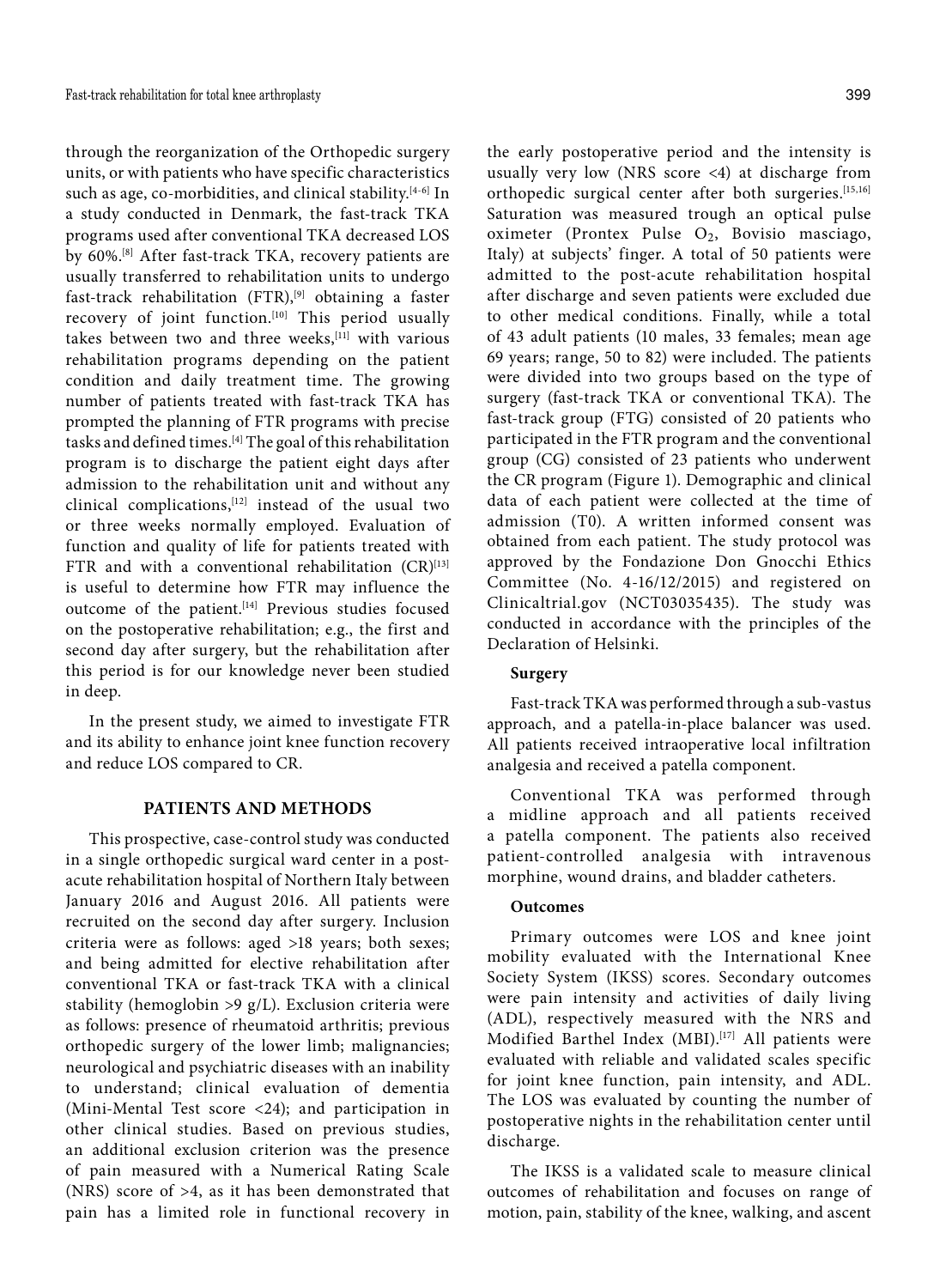

**Figure 1.** Study flowchart. FTG: Fast-track group; CG: Conventional group.

and descent of the stairs.<sup>[18,19]</sup> The NRS is a validated scale to measure the intensity of pain, with numbers between zero and 10, with zero representing absence of pain and 10 the worst possible pain experienced by the patient.<sup>[20]</sup> The MBI is a validated scale to evaluate independence in the ADL and disability of the patient, and to demonstrate improvements during the recovery.[21]

For both groups, discharge occurred after a physician decision based on clinical expertise, independence in ADL, transfers, walking ability (>250 m), no pain, and good knee function.[4]

#### **Interventions**

The reporting of interventions is based on the Template for Intervention Description and Replication (TIDieR) checklist,[22] which includes 12 items ranging from intervention name to adherence and fidelity, as reported below.

## **Fast track rehabilitation protocol**

The FTR protocol was characterized by patientfocused care and early mobilization with standardized postoperative milestones. The patients received a specific program including getting up on the day of the surgery, climbing stairs two days after surgery, and standard intensive physiotherapy with a focus on ADL in a living room and individual case management. The main clinical aims were to increase the recovery of the knee with passive and active mobilization of the joint knee through a Kinetec® (Chinesport, Italy) tool, twice a day, recovery and improvement of strength of the physiological extension of lower limb muscular groups (i.e., quadriceps and knee flexors) through physical exercise, and the proprioception of the affected limb. Autonomy was improved through teaching the postural transitions and the gait with crutches from the first day post-surgery, learning how to climb and descend the stairs in the second day post-surgery, and recovering autonomy during ADL.

The program was provided by full time physiotherapists with a specific expertise per protocol for a total of eight sessions. Each session was 60 min in duration and sessions occurred every day for during the hospital stay. Sessions were performed individually in the rehabilitation hospital and all patients remained adhered to treatment.

## **Conventional rehabilitation protocol**

The CR program was characterized by standard postoperative care per protocol on an individual care basis, according to patient's subjective demands.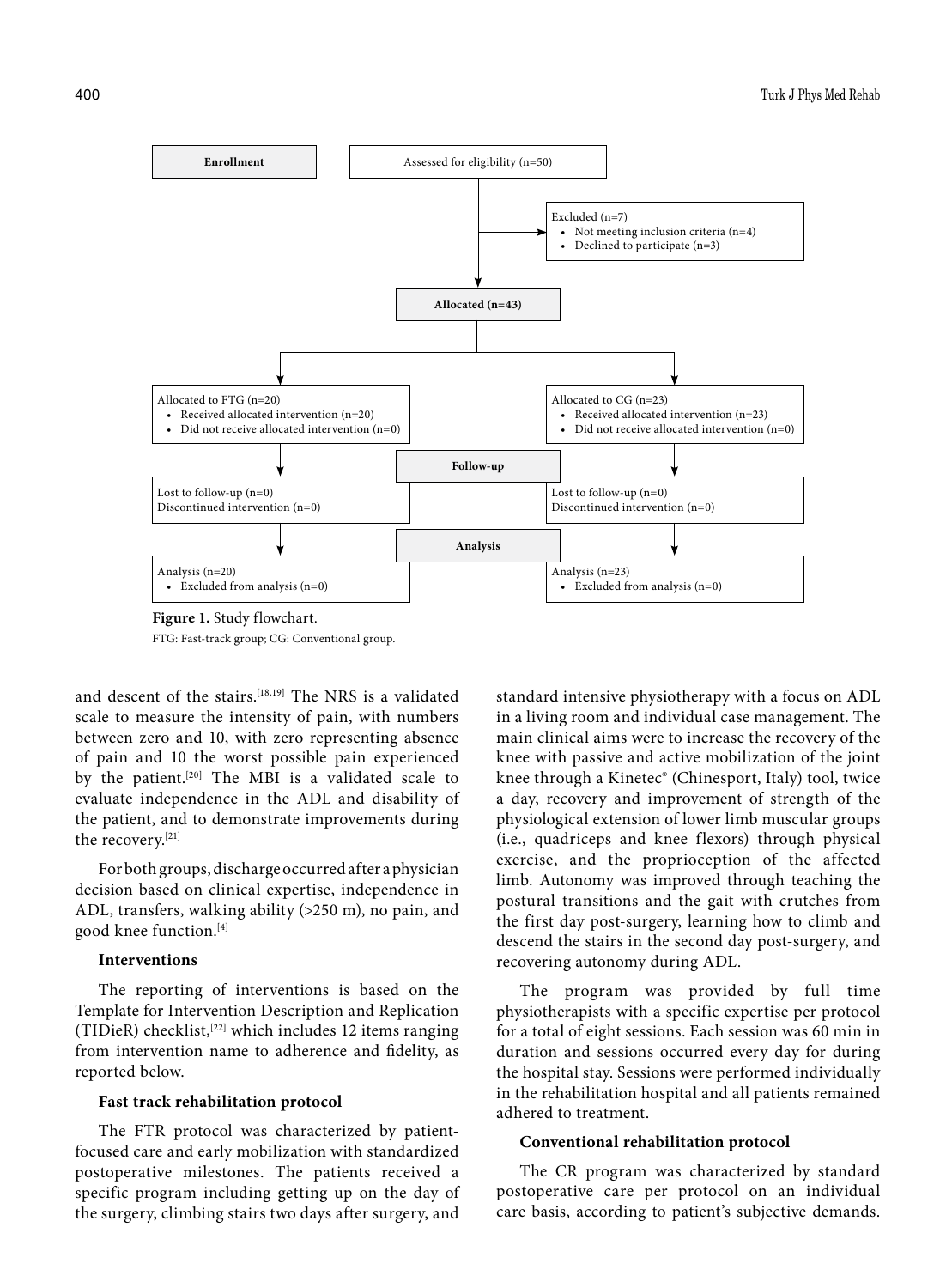It included an intravenous fluid program for the first 24 h after surgery. First mobilization on the second day after surgery, and daily physiotherapy in single exercises: walking exercises, passive flexion-extension of the knee up to 90°, strengthening of the lower limb muscles, and respiratory training. The types of exercise used were similar for both interventions, with differences mainly at the beginning of treatment during admission and exercises during physiotherapy sessions. The program was provided by full time physiotherapists for a total of 15 sessions. Each session was 60 min in duration and sessions occurred every day for the entire hospital stay period. Sessions were performed individually in the orthopedics department of the hospital and all patients remained adhered to treatment. Both programs were changed or stopped in case of adverse effects.

### **Statistical analysis**

The power analysis and sample size calculation were performed using the G\*Power version 3.1.3.2 software (Heinrich-Heine-Universität Düsseldorf, Düsseldorf, Germany). The sample size was calculated based on the literature, considering the primary outcome. A total of 40% faster improvement of LOS during the time of recovery was considered as significantly relevant (effect size according to Cohen was "large"  $(d=0.8)$ .<sup>[4]</sup> With an alpha set to 0.05 and a power of 80%, we calculated that 45 patients were required for the study. Considering 10% drop-out rate, a total of 50 patients were recruited based on a 1:1 distribution for the study.

Statistical analysis was performed using the PASW version 17.0 software (SPSS Inc., Chicago, IL, USA). The study was reported following the indications of the STROBE statement. Descriptive data were expressed in mean ± standard deviation (SD), median (min-max) or number and frequency. Preliminary analyses demonstrated significant violations of parametric test assumptions (e.g. normality distribution when tested with the Shapiro-Wilk test). Considering that violations of parametric test assumptions might lead to relevant distortions in the results, we decided to use non-parametric tests with exact p-value calculation in our analyses. The non-parametric Mann-Whitney U test was used to investigate potential between-group differences in continuous variables of demographic characteristics and outcome scores, while the Fisher's exact test was employed for gender distribution. The Wilcoxon test was used to investigate within-group differences in all outcome scores during the recovery. Since the participants completed the study without any major protocol violations, per protocol analysis was used. Due to the difference in sample size between groups, we considered a confidence interval (95%) to evaluate the power of the observed treatment effect on LOS from the data collected in relation to the minimum clinically relevant difference.<sup>[23]</sup> A  $p$  value of <0.05 was considered statistically significant.

## **RESULTS**

Baseline demographic and clinical characteristics of the patients are shown in Table 1. At baseline (T0),

|                                                                                                                                                        |             |                                                   |        | <b>TABLE 1</b>                                       |             |      |        |                                   |               |
|--------------------------------------------------------------------------------------------------------------------------------------------------------|-------------|---------------------------------------------------|--------|------------------------------------------------------|-------------|------|--------|-----------------------------------|---------------|
|                                                                                                                                                        |             |                                                   |        | Demographic and clinical characteristics of patients |             |      |        |                                   |               |
|                                                                                                                                                        |             | Control Group $(n=23)$<br>Fast-track Group (n=20) |        |                                                      |             |      |        |                                   |               |
| Characteristics                                                                                                                                        | $\mathbf n$ | $\%$                                              | Median | $25^{th} - 75^{th}$<br>percentile                    | $\mathbf n$ | $\%$ | Median | $25^{th} - 75^{th}$<br>percentile | $\mathcal{P}$ |
| Age (year)                                                                                                                                             |             |                                                   | 69     | 60-77                                                |             |      | 69     | 65-73                             | $0.791*$      |
| Sex<br>Female                                                                                                                                          | 14          | 70.0                                              |        |                                                      | 19          | 83.3 |        |                                   | $0.472**$     |
| Height (cm)                                                                                                                                            |             |                                                   | 164    | 160-168                                              |             |      | 162    | 160-168                           | $0.984*$      |
| Weight (kg)                                                                                                                                            |             |                                                   | 78.0   | $69.0 - 80.0$                                        |             |      | 80.0   | 75.0-83.5                         | $0.154*$      |
| Body mass index (kg/m <sup>2</sup> )                                                                                                                   |             |                                                   | 27.7   | 25.4-29.4                                            |             |      | 29.4   | 26.2-32.5                         | $0.079*$      |
| Saturation (% $SpO2$ )                                                                                                                                 |             |                                                   | 97.0   | 96.0-97.3                                            |             |      | 97.0   | $96.0 - 98.0$                     | $0.827*$      |
| Hemoglobine $(g/dL)$                                                                                                                                   |             |                                                   | 11.5   | $10.6 - 12.4$                                        |             |      | 10.2   | $9.8 - 10.8$                      | $< 0.001*$    |
| Modified Barthel Index (0-100)                                                                                                                         |             |                                                   | 76.0   | 70.0-76.5                                            |             |      | 71.0   | 63.0-76.0                         | $0.059*$      |
| $NRS(0-10)$                                                                                                                                            |             |                                                   | 0.0    | $0.0 - 1.0$                                          |             |      | 0.0    | $0.0 - 0.0$                       | $0.880*$      |
| IKSS Score (0-200)                                                                                                                                     |             |                                                   | 73.0   | 65.0-82.5                                            |             |      | 68.0   | 57.5-73.0                         | $0.256*$      |
| NRS: Numerical Rating Scale; IKSS: International Knee Society System: * Mann-Whitney test: statistical significance at p<0.05: ** Fisher's exact test. |             |                                                   |        |                                                      |             |      |        |                                   |               |

NRS: Numerical Rating Scale; IKSS: International Knee Society System; \* Mann-Whitney test; statistical significance at p<0.05; \*\* Fisher's exact test.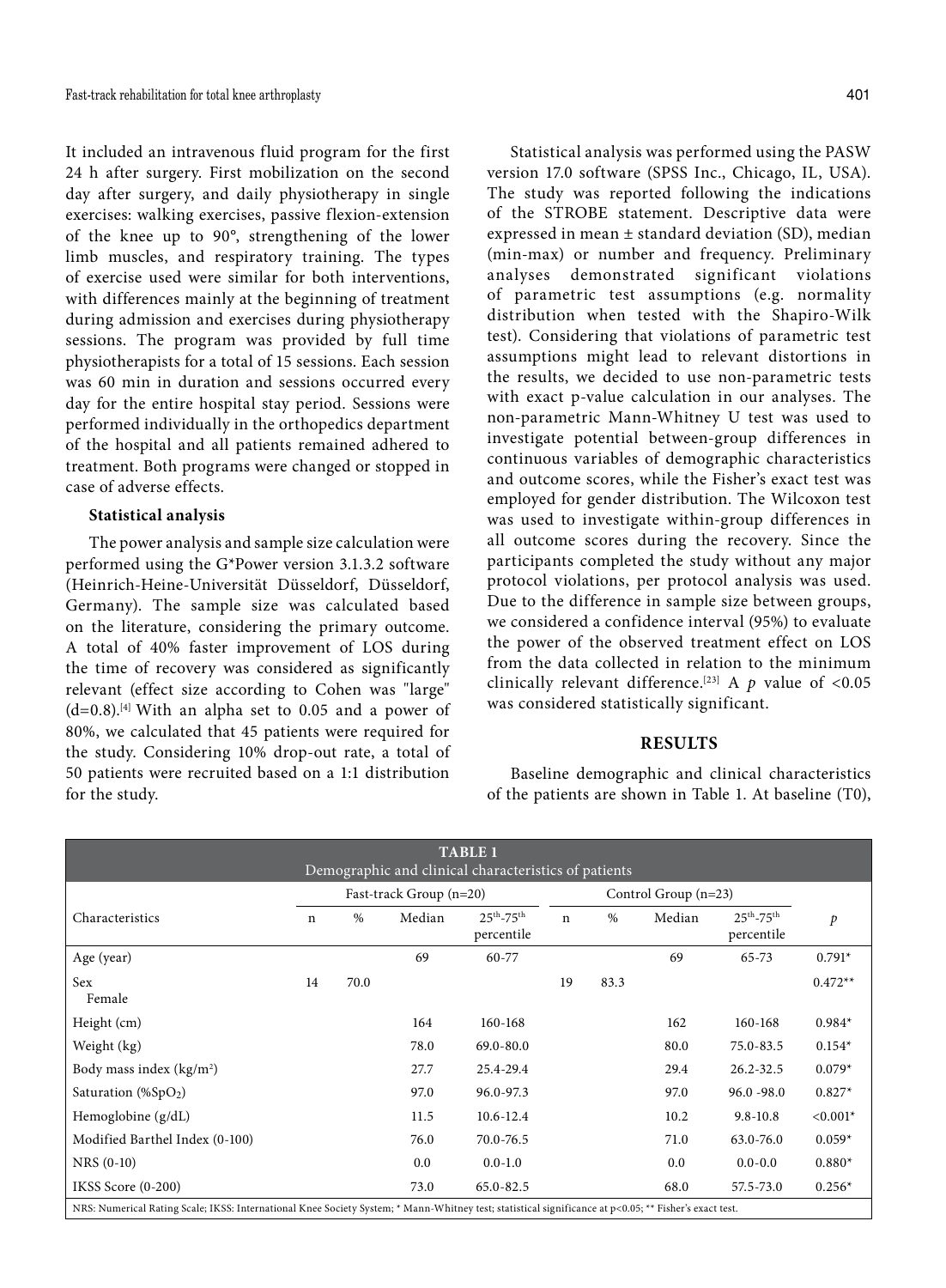| TABLE <sub>2</sub><br>Within-group differences in FTR and CR groups                                                                                                                                                     |                         |                                   |        |                                   |            |        |                                   |        |                                   |            |  |
|-------------------------------------------------------------------------------------------------------------------------------------------------------------------------------------------------------------------------|-------------------------|-----------------------------------|--------|-----------------------------------|------------|--------|-----------------------------------|--------|-----------------------------------|------------|--|
|                                                                                                                                                                                                                         | Fast-track Group (n=20) |                                   |        |                                   |            |        | Control Group $(n=23)$            |        |                                   |            |  |
|                                                                                                                                                                                                                         | T0                      |                                   | T1     |                                   |            | T0     |                                   | T1     |                                   |            |  |
|                                                                                                                                                                                                                         | Median                  | $25^{th} - 75^{th}$<br>percentile | Median | $25^{th} - 75^{th}$<br>percentile | p§         | Median | $25^{th} - 75^{th}$<br>percentile | Median | $25^{th} - 75^{th}$<br>percentile | p§         |  |
| Modified Barthel<br>Index $(0-100)$                                                                                                                                                                                     | 76.0                    | 70.0-76.5                         | 100.0  | $90.0 - 100.0$                    | $< 0.001*$ | 71.0   | $63.0 - 76.0$                     | 100.0  | $95.0 - 100.0$                    | $< 0.001*$ |  |
| $NRS(0-10)$                                                                                                                                                                                                             | 0.0                     | $0.0 - 1.0$                       | 0.0    | $0.0 - 0.0$                       | $0.045*$   | 0.0    | $0.0 - 0.0$                       | 0.0    | $0.0 - 0.0$                       | $0.078**$  |  |
| IKSS Score (0-200)                                                                                                                                                                                                      | 73.0                    | $65.0 - 82.5$                     | 114.5  | 113.0-125.0                       | $< 0.001*$ | 68.0   | 57.5-73.0                         | 113.0  | 113.0-124.0                       | $< 0.001*$ |  |
| FTR: Fast-track rehabilitation; CR: Conventional rehabilitation; NRS: Numerical Rating Scale; IKSS: International Knee Society System; § Within-group analysis; * Wilcoxon<br>Test; statistical significance at p<0.05. |                         |                                   |        |                                   |            |        |                                   |        |                                   |            |  |

patients showed homogeneous clinical conditions (p>0.05). At discharge (T1), both groups showed a significant improvement in all functional outcomes, MBI and IKSS (p<0.001). Only the FTG group showed a significant decrease of pain symptom in NRS score (p<0.05) (Table 2). Between-group analysis showed a significant difference in LOS (p<0.001) (Figure 2). The mean LOS was 10.6±3.2 days in the FTG and 17.3±3.8 days in the CG (Table 3).

#### **DISCUSSION**

This study is a novel approach in its attempts to evaluate the effects of FTR on the recovery pattern of patients who were admitted to a rehabilitation hospital for fast-track TKA. Our hypothesis was that FTR would result in reduction in LOS compared to CR. The main finding was that FTR reduced LOS by a mean of 6.71 days, achieving a significant improvement in the joint knee functional recovery and autonomy. Patients with fast-track TKA were admitted to the rehabilitation center with a better knee joint mobility



**Figure 2.** Length of stay.

FTR: Fast-track Rehabilitation; CR: Conventional rehabilitation; SD: Standard deviation.

than patients with conventional TKA (mean IKSS score: 73.3±13.3 vs. 68.5±13.7, respectively), although this difference was not statistically significant. These findings are supported by the literature, in which FKTA patients have a functional recovery in the early postoperative period (two or three days).<sup>[16]</sup>

The current study results fill a gap in fast-track TKA patient management after orthopedic surgical ward discharge. During the last decade, the interest in optimal multimodal perioperative care has increased to enhance recovery (the fast-track methodology). Improvement of preoperative treatments analgesia, reduction of surgical stress responses and organ dysfunctions including nausea, vomiting, and ileus, early mobilization, and oral nutrition were applied to fast-track TKA. This has led to reduced pain and facilitated early mobilization, allowing functional rehabilitation to be initiated a few hours postoperatively.[5,24] Patients were, thus, able to reach the rehabilitation hospital with better knee functional recovery and start FTR on the day of admission.[25] In addition, a previous study showed a significant reduction of LOS with improvement of functional recovery of knee during postoperative fast-track TKA,[9] but focusing only on the postoperative rehabilitation (within two days of surgery). This data

| <b>TABLE 3</b><br>Length of stay at discharge (day)                                                                               |            |                |                          |  |  |  |  |
|-----------------------------------------------------------------------------------------------------------------------------------|------------|----------------|--------------------------|--|--|--|--|
|                                                                                                                                   | n          | $Mean \pm SD$  | 95% CI                   |  |  |  |  |
| Fast-track                                                                                                                        | 20         | $10.6 + 3.2$   | $9.06 \text{ to } 12.04$ |  |  |  |  |
| Control                                                                                                                           | 23         | $17.3 + 3.8$   | 15.60 to 18.92           |  |  |  |  |
| Mean difference                                                                                                                   |            | $-6.7 \pm 1.1$ | $-8.87$ to $-4.55$       |  |  |  |  |
| P value <sup>§</sup>                                                                                                              | $< 0.001*$ |                |                          |  |  |  |  |
| SD: Standard deviation; CI: Confidence interval; § Between-group differences;<br>* Mann-Whitney test; Alpha level is set at 0.05. |            |                |                          |  |  |  |  |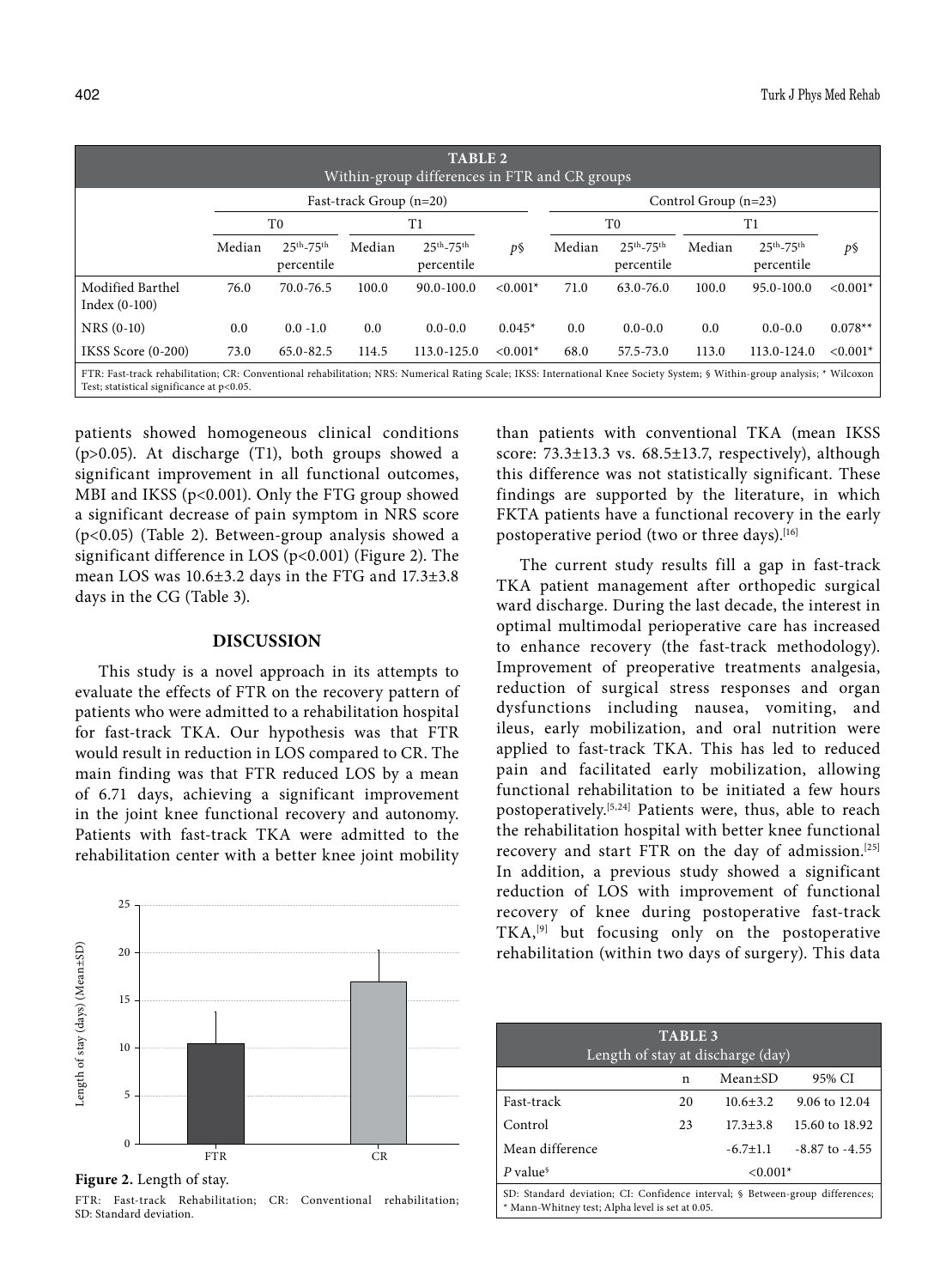supports our results and increase their importance: early rehabilitation has a sustainable effect on the functional recovery of knee and a reduction of  $LOS^{[12]}$ and can decrease the LOS also in the rehabilitation ward, not only in the orthopedic ward, consistent with our study. Husted et al.<sup>[26]</sup> reported that patients could be discharged within three days of surgery, although this time might be reduced to one or two days by the improvement of perioperative analgesia, reduction of the risk of orthostatic hypotension, improvement of quadriceps muscle function, and avoidance of logistical problems hindering early discharge. This may also improve functional recovery and accelerate patient inclusion into FTR programs, reducing LOS.

The main limitations of the present study included its logistic issues during the recruitment and data collection which prohibited recruitment of an adequate sample size. Despite these issues, our data is valuable as it shows that fast-track TKA allows to the patients to be admitted to the rehabilitation hospital with better knee joint mobility and to start FTR on their first day, obtaining a significant improvement of knee functional recovery and autonomy within six days of admission.

In conclusion, patients undergoing fast-track TKA have a shorter LOS in the orthopedic surgical center and in a post-acute rehabilitation hospital and FTR can reduce the time of knee functional recovery in this population. Nonetheless, further studies evaluating the quality of life and patient satisfaction according to the type of surgical protocol are needed.

#### **Declaration of conflicting interests**

The authors declared no conflicts of interest with respect to the authorship and/or publication of this article.

#### **Funding**

The authors received no financial support for the research and/or authorship of this article.

### **REFERENCES**

- 1. Grayson CW, Decker RC. Total joint arthroplasty for persons with osteoarthritis. PM R 2012;4(5 Suppl):S97-103.
- 2. Singh JA, Vessely MB, Harmsen WS, Schleck CD, Melton LJ 3rd, Kurland RL, et al. A population-based study of trends in the use of total hip and total knee arthroplasty, 1969- 2008. Mayo Clin Proc 2010;85:898-904.
- 3. Torre M, Romanini E. The Italian ArthroPlasty Registry: a model to export?. Recenti Prog Med 2016;107:218-24.
- 4. den Hertog A, Gliesche K, Timm J, Mühlbauer B, Zebrowski S. Pathway-controlled fast-track rehabilitation after total knee arthroplasty: a randomized prospective clinical study evaluating the recovery pattern, drug consumption, and length of stay. Arch Orthop Trauma Surg 2012;132:1153-63.
- 5. Husted H, Holm G, Jacobsen S. Predictors of length of stay and patient satisfaction after hip and knee replacement surgery: fast-track experience in 712 patients. Acta Orthop 2008;79:168-73.
- 6. Yasunaga H, Tsuchiya K, Matsuyama Y, Ohe K. Analysis of factors affecting operating time, postoperative complications, and length of stay for total knee arthroplasty: nationwide web-based survey. J Orthop Sci 2009;14:10-6.
- 7. Petersen MK, Andersen NT, Søballe K. Self-reported functional outcome after primary total hip replacement treated with two different periopera-tive regimes: a follow-up study involving 61 patients. Acta Orthop 2008;79:160-7.
- 8. Husted H, Jensen CM, Solgaard S, Kehlet H. Reduced length of stay following hip and knee arthroplasty in Denmark 2000-2009: from research to implementation. Arch Orthop Trauma Surg 2012;132:101-4.
- 9. Larsen K, Hansen TB, Søballe K, Kehlet H. Patient-reported outcome after fast-track knee arthroplasty. Knee Surg Sports Traumatol Arthrosc 2012;20:1128-35.
- 10. Khan F, Ng L, Gonzalez S, Hale T, Turner-Stokes L. Multidisciplinary rehabilitation programmes following joint replacement at the hip and knee in chronic arthropathy. Cochrane Database Syst Rev 2008;(2):CD004957.
- 11. Benz T, Angst F, Oesch P, Hilfiker R, Lehmann S, Mueller Mebes C, et al. Comparison of patients in three different rehabilitation settings after knee or hip arthroplasty: a natural observational, prospective study. BMC Musculoskelet Disord 2015;16:317.
- 12. Husted H, Lunn TH, Troelsen A, Gaarn-Larsen L, Kristensen BB, Kehlet H. Why still in hospital after fast-track hip and knee arthroplasty? Acta Orthop 2011;82:679-84.
- 13. Villafañe JH, Isgrò M, Borsatti M, Berjano P, Pirali C, Negrini S. Effects of action observation treatment in recovery after total knee replacement: a prospective clinical trial. Clin Rehabil 2017;31:361-8.
- 14. Barbieri A, Vanhaecht K, Van Herck P, Sermeus W, Faggiano F, Marchisio S, et al. Effects of clinical pathways in the joint replacement: a meta-analysis. BMC Med 2009;7:32.
- 15. Winther SB, Foss OA, Wik TS, Davis SP, Engdal M, Jessen V, et al. 1-year follow-up of 920 hip and knee arthroplasty patients after implementing fast-track. Acta Orthop 2015;86:78-85.
- 16. Holm B, Kristensen MT, Myhrmann L, Husted H, Andersen LØ, Kristensen B, et al. The role of pain for early rehabilitation in fast track total knee arthroplasty. Disabil Rehabil 2010;32:300-6.
- 17. de Morton NA, Keating JL, Davidson M. Rasch analysis of the barthel index in the assessment of hospitalized older patients after admission for an acute medical condition. Arch Phys Med Rehabil 2008;89:641-7.
- 18. Insall JN, Dorr LD, Scott RD, Scott WN. Rationale of the Knee Society clinical rating system. Clin Orthop Relat Res 1989;248:13-4.
- 19. The Knee Society Score [Internet]. The Knee Society. Available at: http://kneesociety.org/the-knee-society-score/ [Accessed: May 27, 2020].